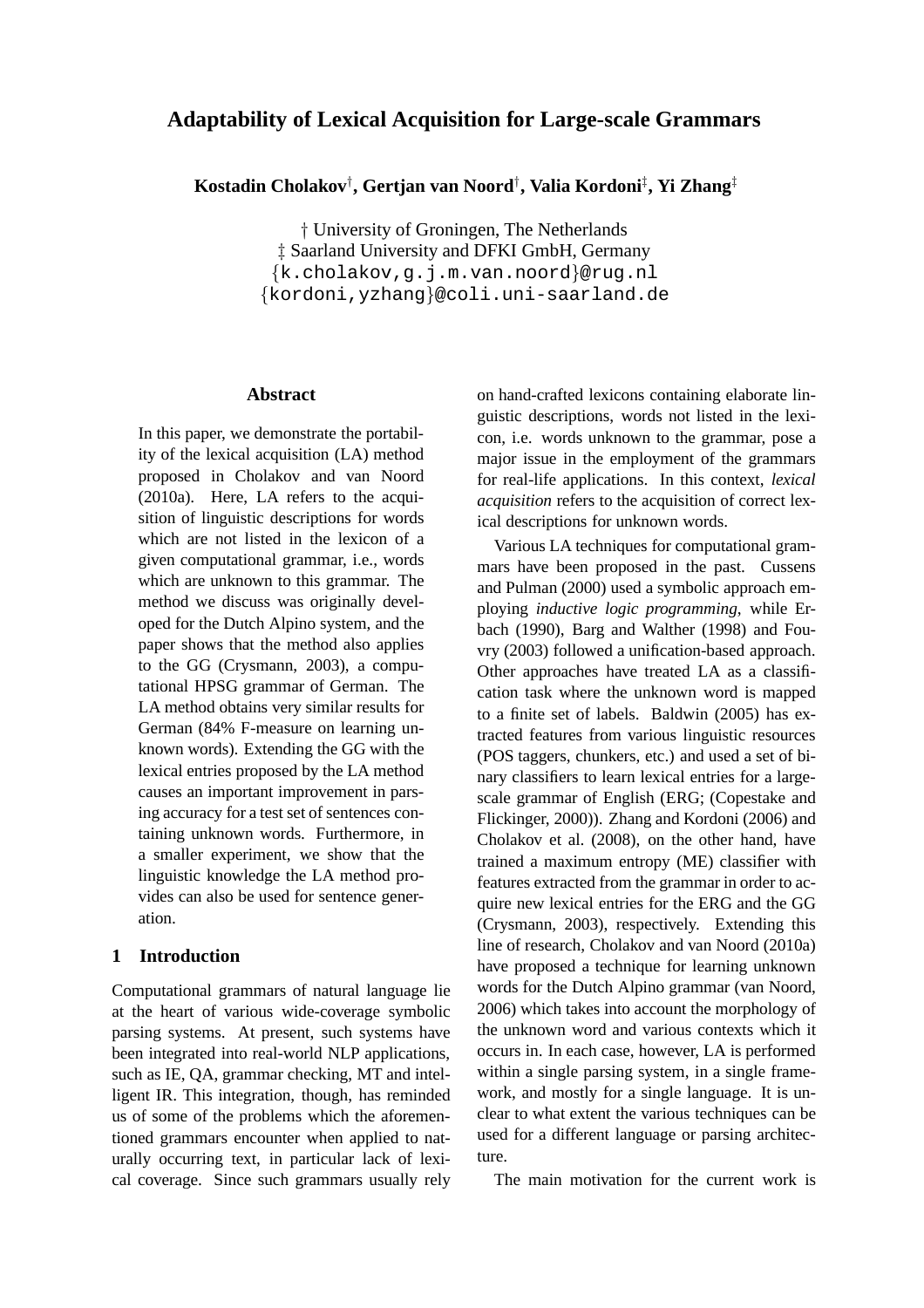to explore the challenging task of employing one such LA technique, the one proposed in Cholakov and van Noord (2010a) – henceforth C&VN– for another system and another language. The C&VN technique is an obvious candidate for such a generalisation challenge, since Cholakov and van Noord (2010a) claim explicitly that the method should apply to other systems and languages provided some conditions are met. The conditions listed in Cholakov and van Noord (2010a) are: a finite set of labels which unknown words are mapped onto, a syntactic parser, and a morphological component which generates the paradigm(s) of a given unknown word. As a further motivation for our choice we note that the method of C&VN can be extended to deal with wrong and incomplete lexical descriptions of words which are already in the lexicon (Cholakov and van Noord, 2010b). However, this extension is beyond the scope of the current paper.

The choice of German and the GG (Crysmann, 2003) as the target for our case study lies in the fact that German is a language with somewhat richer morphology than Dutch, which affects the design of the grammar and makes LA more challenging. A further challenge is posed by the fact that the GG, unlike Alpino, does not have a full form lexicon. Instead, lexical entries define only the stem of the word and all other forms are derived by applying various morphological rules defined in the grammar. In the case of the GG, the LA method has the additional task of mapping unknown words to their stems and, at the same time, the descriptions it acquires should be detailed enough to allow for the proper application of the morphological rules.

Naturally, one could employ other techniques for LA with the GG but our purpose is to show that we can avoid implementing system specific solutions by adapting an existing LA method.

The remainder of the paper is organised as follows. Section 2 describes the adoption of the discussed LA method to the GG. Section 3 presents the experiments conducted with the grammar and evaluates the performance of the LA algorithm. Section 4 investigates how the LA method affects parsing accuracy on sentences containing unknown words and explores the possibility of using newly acquired lexical entries in a small sentence realisation task. Section 5 concludes the paper.

## **2 Lexical Acquisition for German**

In this section, we explain the main steps in the method presented in C&VN and we focus on issues which arise from porting it to the GG.

## **2.1 The Parsing Setup**

The GG is a stochastic attribute-value grammar based on typed feature structures. The GG types are strictly defined within a type hierarchy. The grammar contains constructional and lexical rules, as well as a lexicon where words are assigned lexical types. Currently, it consists of 5K types, 115 rules and the lexicon contains approximately 55K entries. There are 411 distinct lexical types which words can be mapped onto.

We employ the PET system (Callmeier, 2000) to parse with the GG. PET is a system for efficient processing of unification-based grammars. It is an industrial strength implementation of a typedfeature structure formalism (Carpenter, 1992). The system comprises a sophisticated preprocessor, a bottom-up chart parser and a grammar compiler.

## **2.2 Constructing a Set of Labels for Learning**

In C&VN the unknown words are mapped onto a finite set of labels, namely the linguistic descriptions contained in the Alpino lexicon. In the case of the GG, the unknown words have to be mapped onto lexical type(s) from the GG lexicon. We consider only open-class lexical types: nouns, adjectives, verbs and adverbs. In the case of Alpino, C&VN do not consider adverbs because adjectives which are used adverbially are listed as adjectives in the lexicon. The remaining adverbs are a closed class. In the GG, such adjectives are listed as adverbs and therefore the adverbs are also a target for lexical acquisition.

A further difference with Alpino is that the definitions of the lexical types in the GG are not explicit enough for the purposes of LA. Consider the lexical entry for *Abfahrten* (departures):

```
abfahrt-n := count-noun-le &
[ MORPH.LIST.FIRST.STEM < "Abfahrt" >,
  SYNSEM.LKEYS [ --SUBJOPT -,
                   KEYAGR c-n-f,
                   KEYREL " abfahrt n rel",
                   KEYSORT temp move poly,
                   MCLASS nclass-9 ] ].
```
The lexical type 'count-noun-le' shows that the word is a countable noun<sup>1</sup>. The KEYAGR feature

<sup>1</sup> *le* stands for lexeme.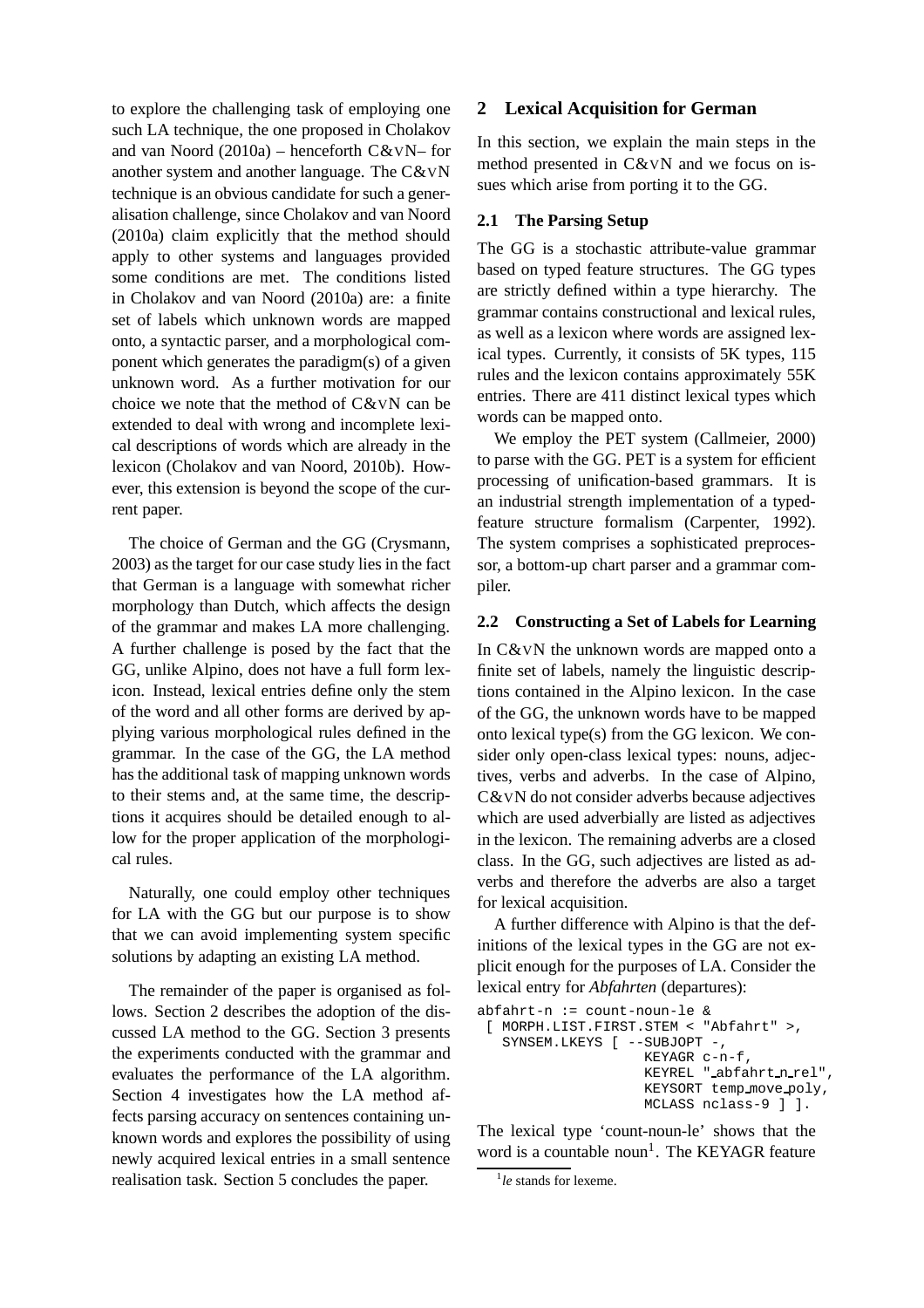indicates case, number and gender. In the example above, case and number are left underspecified while the gender is set to feminine. The value of SUBJOPT shows that this noun is always used with an article and MCLASS indicates its morphological paradigm. The KEYREL and KEYSORT features define the semantics of the word.

When performing LA with the GG, we need to learn not only the lexical type but also the information encoded in the various type features. For this purpose, we include the values of features which we consider relevant for LA into the type definitions. In the case of *Abfahrten* we include the value of the gender from the KEYAGR feature turning the lexical type into *count-nounle f*. Only features designating morphosyntactic agreement are considered. For all noun types and predicative adjectives this is the KEYAGR feature. For verb types allowing for prepositional complements, we consider the COMPAGR and the OCOMPAGR features which indicate the case of the the (oblique) complement. By creating such *expanded* lexical types, we give the LA method access to the information contained in the selected features.

The remaining features do not contribute to LA and they are also likely to cause data sparseness. When adding words to the lexicon, some of those features can safely be left underspecified while others (e.g., KEYREL) can be assigned default values. Experiments have shown that such mildly less constrained lexical entries do not affect the parsing accuracy since the ambiguity they create usually dissolves in the context of the unknown word.

## **2.3 Paradigm Generation and Its Importance**

C&VN use the paradigm of the unknown word as an important source of morphological features for the classification process. However, as stated above, unlike Alpino, the GG does not have a full form lexicon. We see in the lexical entry of *Abfahrten* that the STEM feature defines only the stem of the word. All other morphological forms are derived by applying various morphological rules defined in the GG to the word stem. For this reason, we employ the paradigm not only as a source of features for the classifier but also as a way to map the unknown word to its stem.

The stem for nouns is the singular nominative noun form, for adjectives it is the base noninflected form and for verbs it is the root form. Adverbs in German have a single form which is used as the value of the STEM feature in adverb entries. Some nouns (e.g., *Baukosten* (building costs)) do not have all forms typical for German nouns. In such cases, the word itself is set as the value of the STEM feature.

Due to the GG design, it is not straightforward to use the morphological rules of the grammar for paradigm generation. Following a technique developed for generating the paradigms of Dutch words (Cholakov and van Noord, 2009), we created a German finite state morphology. The morphology does not have access to any linguistic information and thus, it generates all possible paradigms allowed by the word orthography. Then, the number of search hits Yahoo returns for each form in a given paradigm is combined with some simple heuristics to disambiguate the output of the morphology and to determine the correct paradigm(s). For words predicted to be nouns, we also apply heuristics to guess the gender.

One could argue that there is a simpler approach for mapping the various forms of the unknown word to its stem. For instance, the TreeTagger POS tagger (Schmid, 1994) could provide both POS and stem information with high accuracy. However, the generation of the paradigms allows us to extract contexts in which other forms of a given unknown word occur and thus, we have access to much more and linguistically diverse data. For example, C&VN show the benefits of having access to other forms of a word predicted to be a verb for learning subcategorization frames.

## **2.4 Classifier and Features**

We employ the maximum entropy based classifier<sup>2</sup> and the features used for unknown word prediction as described in C&VN. The probability of a lexical type *t*, given an unknown word and its context *c* is:

(1) 
$$
p(t|c) = \frac{exp(\sum_i \Theta_i f_i(t,c))}{\sum_{t' \in T} exp(\sum_i \Theta_i f_i(t',c))}
$$

where  $f_i(t, c)$  may encode arbitrary characteristics of the context and  $< \Theta_1, \Theta_2, \dots >$  can be evaluated by maximising the pseudo-likelihood on a training corpus (Malouf, 2002).

Table 1 shows the features for *Abfahrten*. Row **(i)** contains 4 separate features derived from the prefix of the word and 4 other suffix features are

 $2$ TADM; http://tadm.sourceforge.net/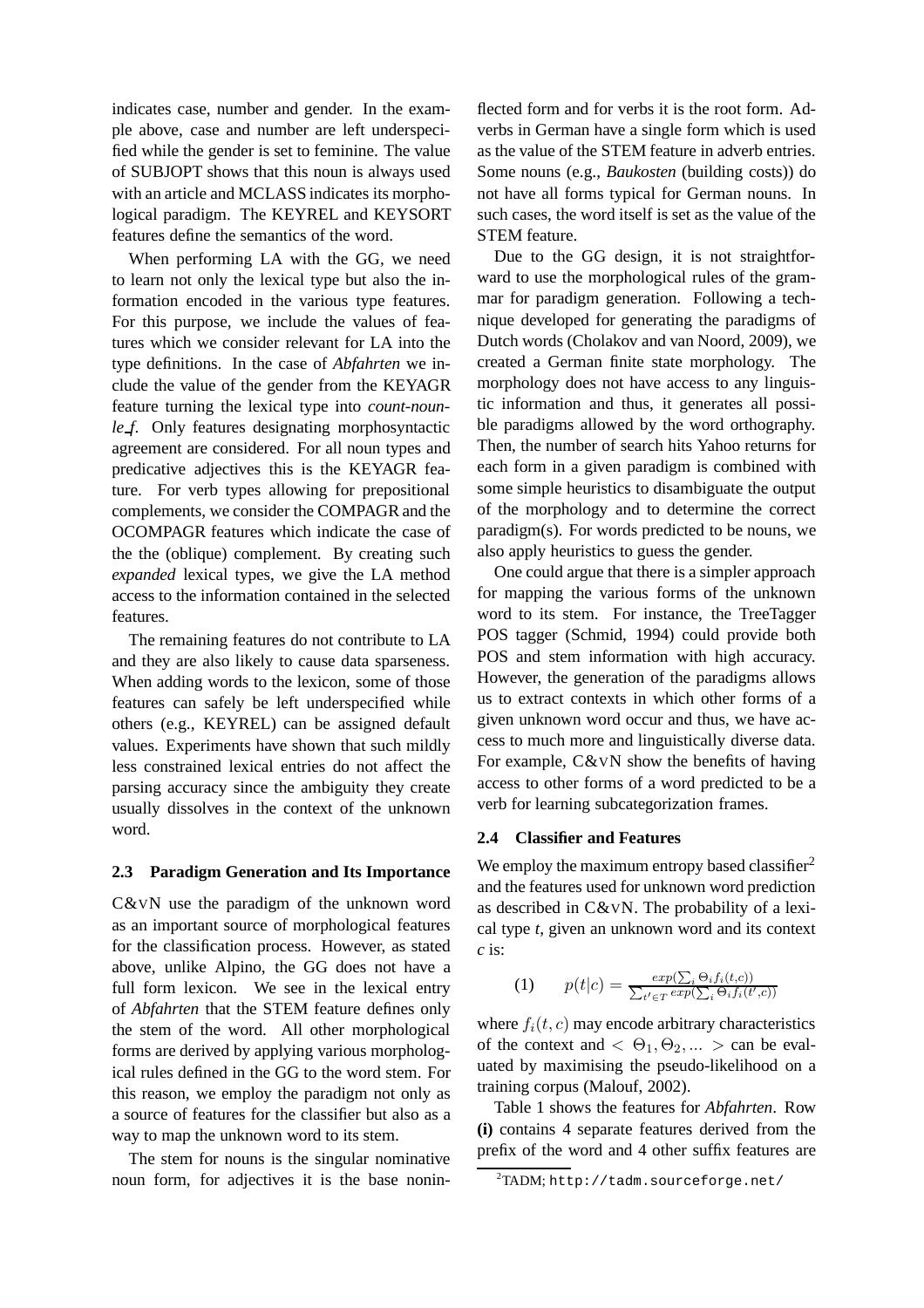given in row **(ii)**. The two features in rows **(iii)** and **(iv)** indicate whether the word starts with a separable particle and if it contains a hyphen, respectively. Since it is the stem of the unknown word we add to the lexicon, we also experimented with prefix and suffix features extracted from the stem. We assumed that those could allow for a better generalization of morphological properties but they proved to be less informative for the classifier.

Further, the paradigm generation method outputs a single paradigm for *Abfahrten* indicating that this word is a singular feminine noun. This information is explicitly used as a feature in the classifier which is shown in row **(v)** of Table 1.

| $i)$ A, Ab, Abf, Abfa                 |
|---------------------------------------|
| ii) n, en, ten, rten                  |
| iii) particle_yes #in this case $Ab$  |
| iv) hyphen no                         |
| v) noun_feminine                      |
| vi) count-noun-le_f, mass-noun-le_f   |
| <b>vii</b> ) noun $\langle f \rangle$ |
|                                       |

#### Table 1: Features for *Abfahrten*

Rows **(vi)** and **(vii)** show syntactic features obtained from what C&VN refer to as 'parsing with universal types'. Each unknown word is assigned the target types belonging to the POS of the paradigm(s) generated for this word. For example, *Abfahrten* is assigned all noun types from the set of types we want to learn. Sentences containing the unknown word and other of its forms are parsed with PET in best-only mode. For each sentence only the best parse selected by the disambiguation model of the parser is preserved. Then, the lexical type that has been assigned to the form of *Abfahrten* occurring in this parse is stored.

We employ the most frequently used type(s) (based on an empirical threshold) as features in the classifier (row **vi**). Further, as illustrated in row **(vii)**, each feature value we have attached to the type definition of the considered types (the part after the underscore) is also taken as a separate feature.

#### **3 Experiments with Development Data**

### **3.1 Experiment Setup**

In our experiments with the GG, an open-class lexical type is considered if it has at least 10 lexical entries in the lexicon mapped onto it and it is assigned to at least 15 distinct words occurring in large corpora parsed with PET and the GG. The parsed corpus we use consists of roughly 2.5M sentences randomly selected from the German part of the Wacky project (Kilgarriff and Grefenstette, 2003). The Wacky project aims at the creation of large corpora for different languages, including German, from various web sources, such as online newspapers and magazines, legal texts, internet fora, etc.

Following these criteria, we have selected 39 open-class types out of the 411 lexical types defined in the GG. As described in Section 2.2, we re-defined the type definitions of the 39 types which resulted in the creation of 68 *expanded* types. This number is smaller than the 611 types used in the experiments with Alpino because the GG does not have a full form lexicon. Table 2 gives more details about the type distribution.

|             | Original types | Expanded types |
|-------------|----------------|----------------|
| Total       | 39             | 68             |
| -nouns      |                | 15             |
| -verbs      | 28             | 45             |
| -adjectives |                |                |
| -adverbs    |                |                |

Table 2: Distribution of the target lexical types

In order to train and test the classifier, 2400 less frequent words are temporarily removed from the lexicon of the GG. Of these, 2000 are used for training, and 400 words are used for testing. We assume that less frequent words are typically unknown and, in order to simulate their behaviour, all 2400 words we removed from the lexicon have between 40 and 100 occurrences in the parsed corpus. Experiments with a minimum lower than 40 occurrences have shown that this is a reasonable threshold to filter out typos, tokenization errors, etc. The distribution of the parts-of-speech for the 2400 words is listed in Table 3 (some words have more than a single part-of-speech).

## **3.2 Evaluation of the Paradigm Generation Component**

Since paradigms play such a crucial role in the experiments with the GG, we first evaluate the performance of the paradigm generation component.

Table 3 shows the overall results and the results for each POS. *Accuracy* indicates how many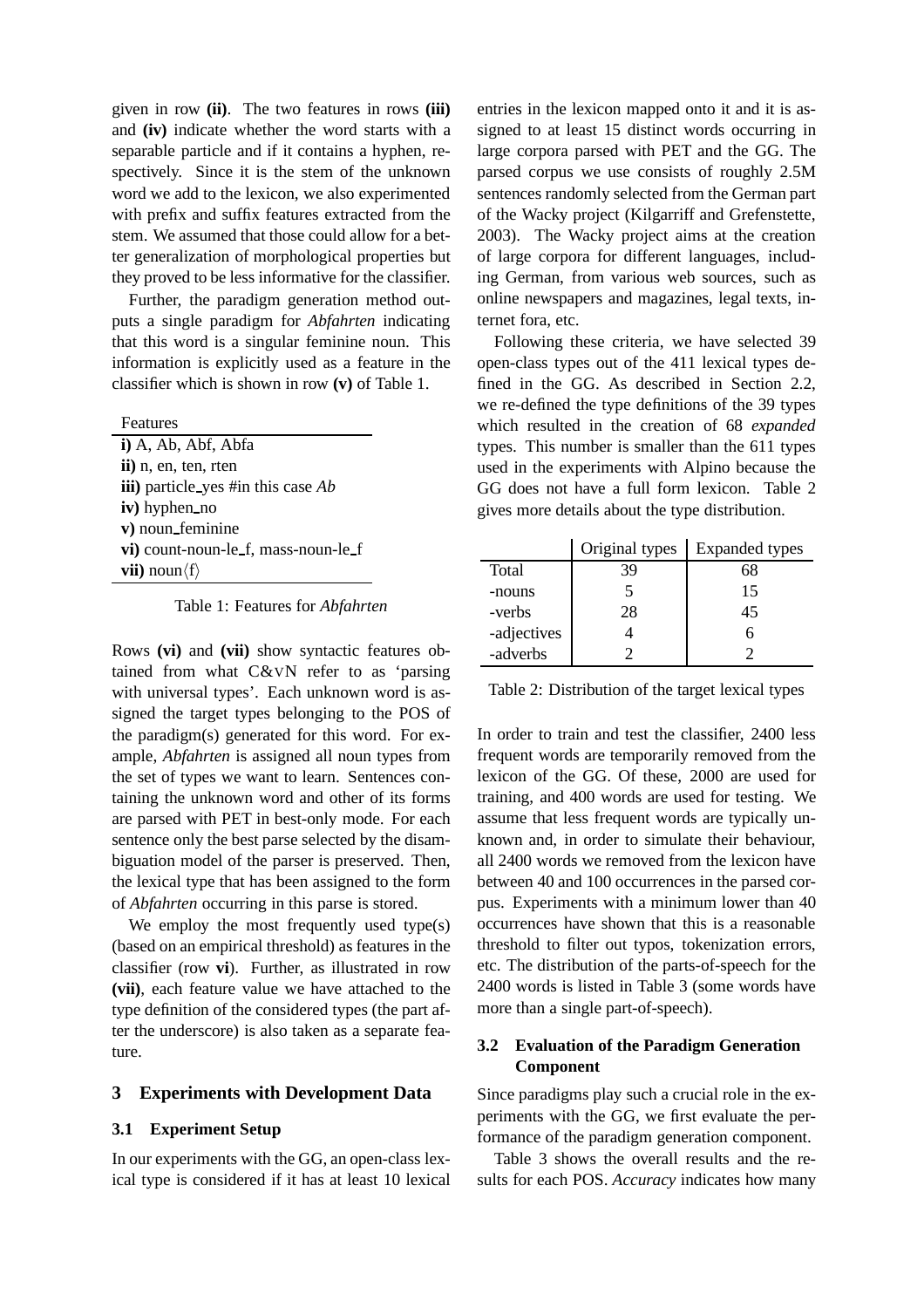of the generated paradigms are correct. In the

|                 | overall   nouns   adj   verbs |                       |     |
|-----------------|-------------------------------|-----------------------|-----|
| total           |                               | 1196 651              | 694 |
| $accuracy(\% )$ | 96.45                         | $91.09$   100   99.54 |     |

Table 3: Paradigm generation results

paradigms generated for verbs there were three mistakes. However, the generated verb stems were all correct. Similarly, the stems for all nouns were correct, including the stems of 98 nouns which contained a mistake in their paradigm. In 91 cases the singular genitive form was incorrect, in another 12 cases the predicted gender was wrong. The mapping of the words to their correct stems is correct in all cases.

## **3.3 Evaluation of the Classifier**

Let us now investigate the performance of the classifier. We allow prediction of multiple types per word but we discard the types accounting together for less than 5% of probability mass. Additionally, there are three baseline methods:

- *Naive* each unknown word is assigned the most frequent expanded type in the lexicon: *count-noun-le f*
- *Naive POS* the word is given the most frequent expanded type for the POS of each paradigm generated for it
- *GG* the unknown word is assigned the most frequently used type in the parsing stage (e.g., for *Abfahrten*, this is *count-noun-le f* from row vi) in Table 1)

The overall results are given in Table 4 together with the result C&VN reported for Alpino. Table 5 breaks down the results for each POS. Precision indicates how many types found by the method are correct and recall indicates how many of the lexical types of a given word are actually found. The presented results are the average precision and recall for the 400 test words. The original lexical types which the words had before they were removed from the GG lexicon are used as a gold standard for comparison.

The LA model improves upon the baselines, and performs very similar to the results reported for Dutch. The German model achieves somewhat better recall which is balanced by lower precision. Figure 1 shows that the F-measure reaches 70%

| Model          | $Prec(\%)$ | $Rec(\% )$ | $F-meas(\% )$ |
|----------------|------------|------------|---------------|
| Naive          | 21.75      | 21.07      | 21.41         |
| Naive POS      | 58.96      | 47.65      | 52.7          |
| GG             | 67         | 48.96      | 56.58         |
| LA with the GG | 82.04      | 86.5       | 84.21         |
| LA with Alpino | 89.08      | 80.52      | 84.58         |

Table 4: Overall experiment results

| <b>POS</b>   | $Prec(\%)$ | $Rec(\% )$ | $F-meas(\% )$ |
|--------------|------------|------------|---------------|
| <b>Nouns</b> | 91         | 93.85      | 92.4          |
| Adj          | 88.89      | 93.07      | 90.93         |
| Verbs        | 65.02      | 69.64      | 67.25         |
| Adverbs      | 75.32      | 76.32      | 75.82         |

Table 5: Detailed results for the LA model

already at 100 training words. It goes up to 80% when 300 words are used for training the curve flattens out at 1600 training words. The results indicate that the method of C&VN can be successfully applied outside the environment which it was primarily developed for.



Figure 1: Learning curve

Predicting lexical entries for verbs is the hardest task for the LA model. The classifier has a strong bias towards assigning transitive and intransitive verb types. It either fails to predict infrequent frames or it wrongly predicts a transitive type for intransitive verbs and vice versa. Another difficulty for the model is the distinction which the GG makes between ergative and non-ergative verbs.

The main issue with adverbs is that many of them can be used as adjectives as well. As a consequence, the classifier has a strong bias towards predicting an adverb type for words for which an adjective type has also been predicted. Further, it also has a bias towards assigning one of the two adverb types, namely, *intersect-adv-le*. Finally, no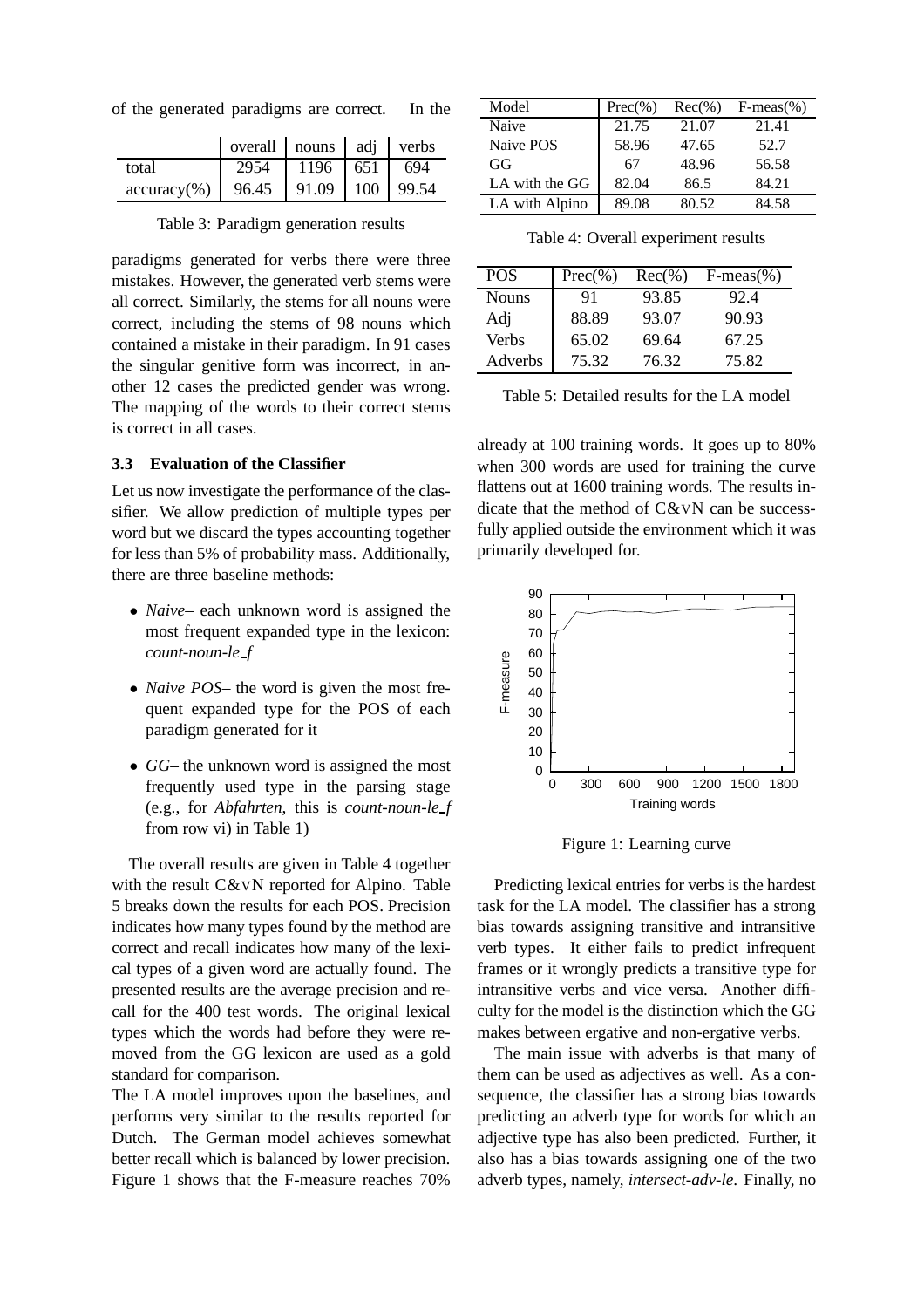pattern in the errors for nouns and adjectives can be identified.

## **4 Tests with Real Unknown Words**

## **4.1 LA and Parsing Accuracy**

Once we have a trained model, we want to investigate how LA affects parsing accuracy.

We conducted an experiment with a test set of 450 sentences which all contain unknown words. The sentences are randomly selected from a German newspaper corpus containing 614K sentences. The articles in the corpus deal with various domains. For this experiment, we parse the 450 sentences with PET, under two conditions. In the first case, the standard lexicon of the GG is used, whereas in the second case, we add to the GG lexical entries acquired offline by the LA method. The standard GG model includes a guesser which assigns generic types to the unknown words. Some of the morphosyntactic features in these types are left underspecified and the semantic features receive default values. The experiment therefore compares the difference in parsing accuracy of the built-in guesser with the LA model.

From the 450 sentences, we selected the 113 sentences which PET/GG was able to parse with the standard lexicon as well as with the extended lexicon (for this reason, the accuracy figures below are relatively high). For 100 out of the 113 sentences a correct parse is produced (among the set of parses) by at least one of the methods. In the standard setup, a correct parse can be produced for 89 sentences. For the setup with LA, this number increases to 99 sentences. The correct parses for the 100 sentences were used as our gold standard, to be able to report the accuracy numbers below, for the best parse. These 100 sentences have an average sentence length of 17.72 words, and contain 106 distinct unknown words. Accuracy is measured in terms of labelled brackets. The results are listed in Table 6.

| Model       | Accuracy | msec/sentence |
|-------------|----------|---------------|
| GG-standard | 92.80    |               |
| $GG + LA$   | 94.51    | 9911          |

| Table 6: Results with real unknown words |  |  |  |  |
|------------------------------------------|--|--|--|--|
|------------------------------------------|--|--|--|--|

Adding the lexical entries proposed by the LA model leads to an increase in parsing accuracy. This result is consistent with the one reported for C&VN for Dutch.

The increase in parsing accuracy has to do mainly with the fact that the built-in guesser assigns noun types to the vast majority of the unknown words. Many of the features in those entries are left underspecified which creates a lot of ambiguity and which makes it harder for the parser disambiguation model to select the correct analysis. As mentioned in Section 2.2, the LA model also leaves some of the features underspecified or assigns default values to them. Still, the information it provides is much more linguistically accurate which helps for ambiguity resolution and the production of the correct parse.

## **4.2 LA for Sentence Realisation**

As a further evaluation, extending the evaluation methodology of C&VN, we also investigate if the acquired lexical entries affect sentence realisation.

The GG adopts Minimal Recursion Semantics (MRS, Copestake et al. (2005)) as semantic representation. This, together with the fine-grained linguistic information in the GG lexical types, allows for finding the textual realisations for a given input semantic representation. Sentence realisation with the GG is performed within the LKB grammar engineering platform which provides an efficient generation engine. This engine is essentially a chart-based generator (Kay, 1996) with various optimisations for MRS and packed parse forest (Carroll and Oepen, 2005).

As there are less ordering constraints in the semantic representation (comparing to the word sequence in parsing inputs), the computation is intrinsically more expensive. While in parsing the ambiguity in the less constrained lexical entries acquired with LA dissolves quickly in its context, there is a potential risk of overgeneration in sentence realisation.

We conduct an indicative experiment with 14 unknown words from the test set used in Section 4.1. These words have been assigned verb types by the classifier. The focus of the experiment is on verbs because of the large number of possible subcategorization frames, which is a major source for overgeneration and can severely damage the quality of the sentence realisations.

We have extracted a test set of 64 sentences from the Wacky web corpus we used in Section 3.1, each of which contains one of the 14 selected words. We parse those sentences with the GG using the verb lexical entries acquired for the 14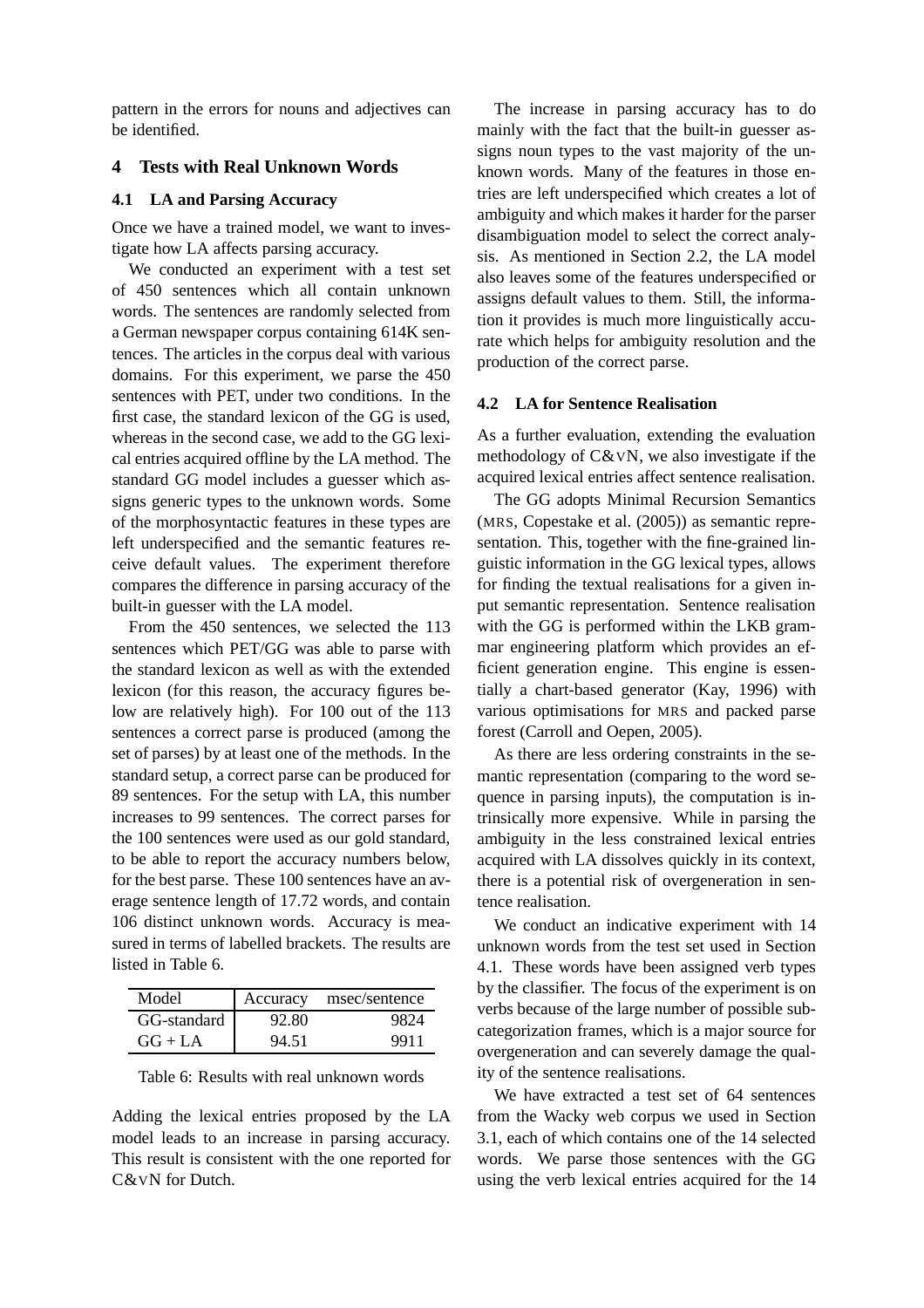unknown words with LA. Some of the sentences are edited to make sure that there are no other unknown words in them. The best MRS is recorded, and sent back to the generation engine. The generated realisations are recorded and compared with the original input sentence. The average sentence length of the selected 64 sentences is 7.66 tokens.

We construct manually another sentence set where the 14 unknown words are replaced by verbs from the GG lexicon. Each replacement verb belongs to the same lexical type and has the same type features as the lexical entry acquired for the unknown word it replaces. This comparison set indicates what the performance of the GG would be with fully constrained, but otherwise similar lexical entries.

There were 3.28 realisations per sentence for the test set versus 3.16 for the comparison one. As for accuracy, a realisation is considered correct if it is an exact match of the original sentence (excluding punctuation). Despite the higher number for realisations per sentence for the test set, the quality of the realisations is the same for both sets– for 60 sentences a correct realisation is produced. Thus, the entries acquired with LA can be employed for both parsing and realisation.

#### **5 Conclusion**

We addressed the challenging issue of generalising LA techniques for computational grammars by applying the method of C&VN, originally developed for the Dutch Alpino grammar, to the GG, an HPSG grammar for German. This resulted in improved parsing accuracy. The modifications we made to adopt the method to the linguistic properties of German and the design of the GG did not change its fundamental principles and the basic steps of the algorithm it implements.

Moreover, we have also shown that the lexicon acquired with this method may also be used for generation, something that to our knowledge has not been tried so far in similar linguistic processing architectures. The successful adaptation of the discussed LA method for the GG also suggests that such architectures share common design principles which makes it possible for common solutions to be developed.

## **References**

Tim Baldwin. 2005. Bootstrapping deep lexical resources: Resources for courses. In *Proceedings of* *the ACL-SIGLEX 2005 Workshop on Deep Lexical Acquisition*, Ann Arbor, USA.

- Petra Barg and Markus Walther. 1998. Processing unknown words in HPSG. In *Proceedings of the 36th Conference of the ACL*, Montreal, Quebec, Canada.
- Ulrich Callmeier. 2000. PET– a platform for experimentation with efficient HPSG processing techniques. In *Journal of Natural Language Engineering*, volume 6, pages 99–107. Cambridge University Press.
- Bob Carpenter. 1992. *The Logic of Typed Feature Structures*. Cambridge University Press.
- John Carroll and Stephan Oepen. 2005. High efficiency realization for a wide-coverage unification grammar. In *Proceedings of the 2nd International Joint Conference on Natural Language Processing (IJCNLP 2005)*, pages 165–176, Jeju Island, Korea.
- Kostadin Cholakov and Gertjan van Noord. 2009. Combining finite state and corpus-based techniques for unknown word prediction. In *Proceedings of the 7th Recent Advances in Natural Language Processing (RANLP) conference*, Borovets, Bulgaria.
- Kostadin Cholakov and Gertjan van Noord. 2010a. Acquisition of unknown word paradigms for largescale grammars. In *Proceedings of the 23rd International Conference on Computational Linguistics (COLING-2010)*, Beijing, China.
- Kostadin Cholakov and Gertjan van Noord. 2010b. Using unknown word techniques to learn known words. In *Proceedings of the Conference on Empirical Methods in Natural Language Processing (EMNLP 2010)*, Cambridge, MA.
- Kostadin Cholakov, Valia Kordoni, and Yi Zhang. 2008. Towards domain-independent deep linguistic processing: Ensuring portability and re-usability of lexicalised grammars. In *Proceedings of COLING 2008 Workshop on Grammar Engineering Across Frameworks (GEAF08)*, Manchester, UK.
- Ann Copestake and Dan Flickinger. 2000. An open-source grammar development environment and broad-coverage English grammar using HPSG. In *Proceedings of the 2nd International Conference on Language Resource and Evaluation (LREC 2000)*, Athens, Greece.
- Ann Copestake, Dan Flickinger, Carl J. Pollard, and Ivan A. Sag. 2005. Minimal recursion semantics: an introduction. *Research on Language and Computation*, 3(4):281–332.
- Berthold Crysmann. 2003. On the efficient implementation of German verb placement in HPSG. In *Proceedings of RANLP 2003*, Borovets, Bulgaria.
- James Cussens and Stephen Pulman. 2000. Incorporating linguistic constraints into inductive logic programming. In *Proceedings of the Fourth Conference on Computational Natural Language Learning*.